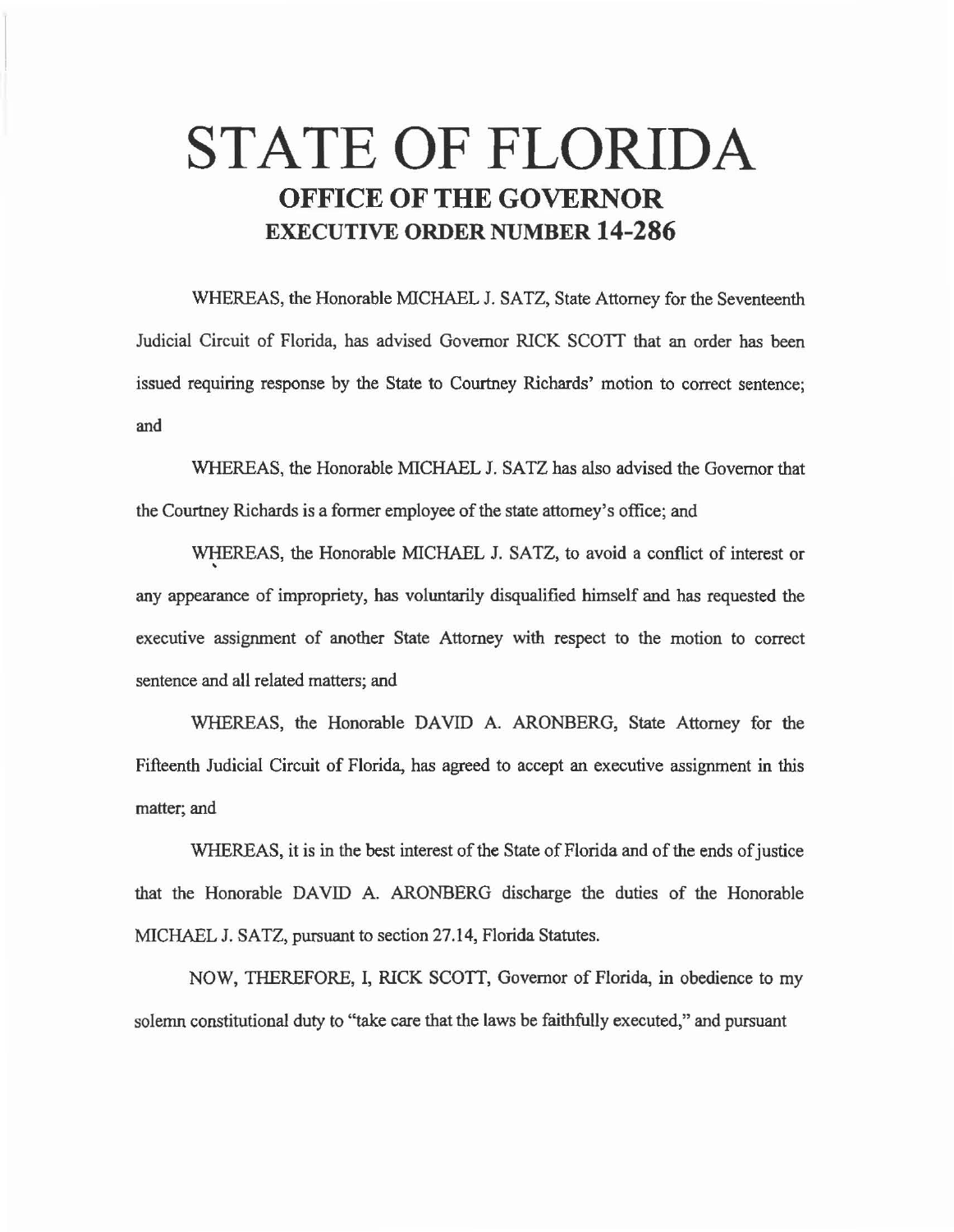to the Constitution and laws of the State of Florida, issue the following Executive Order, effective immediately:

# Section 1.

The Honorable DAVID A. ARONBERG, State Attorney for the Fifteenth Judicial Circuit of Florida, referred to as the "Assigned State Attorney," is assigned to discharge the duties of the Honorable MICHAEL J. SATZ, State Attorney for the Seventeenth Judicial Circuit of Florida, as they relate to the motion to correct sentence and all matters related to Courtney Richards.

#### Section 2.

The Assigned State Attorney or one or more Assistant State Attorneys and Investigators: who have been designated by the Assigned State Attorney, shall proceed immediately to the Seventeenth Judicial Circuit of Florida, and are vested with the authority to perform the duties prescribed herein.

# Section 3.

All residents of the Seventeenth Judicial Circuit are requested, and all public officials are directed, to cooperate and render whatever assistance is necessary to the Assigned State Attorney, so that justice may be served.

# Section 4.

The period of this Executive Assignment shall be for one (I) year, to and including October 30, 2015.